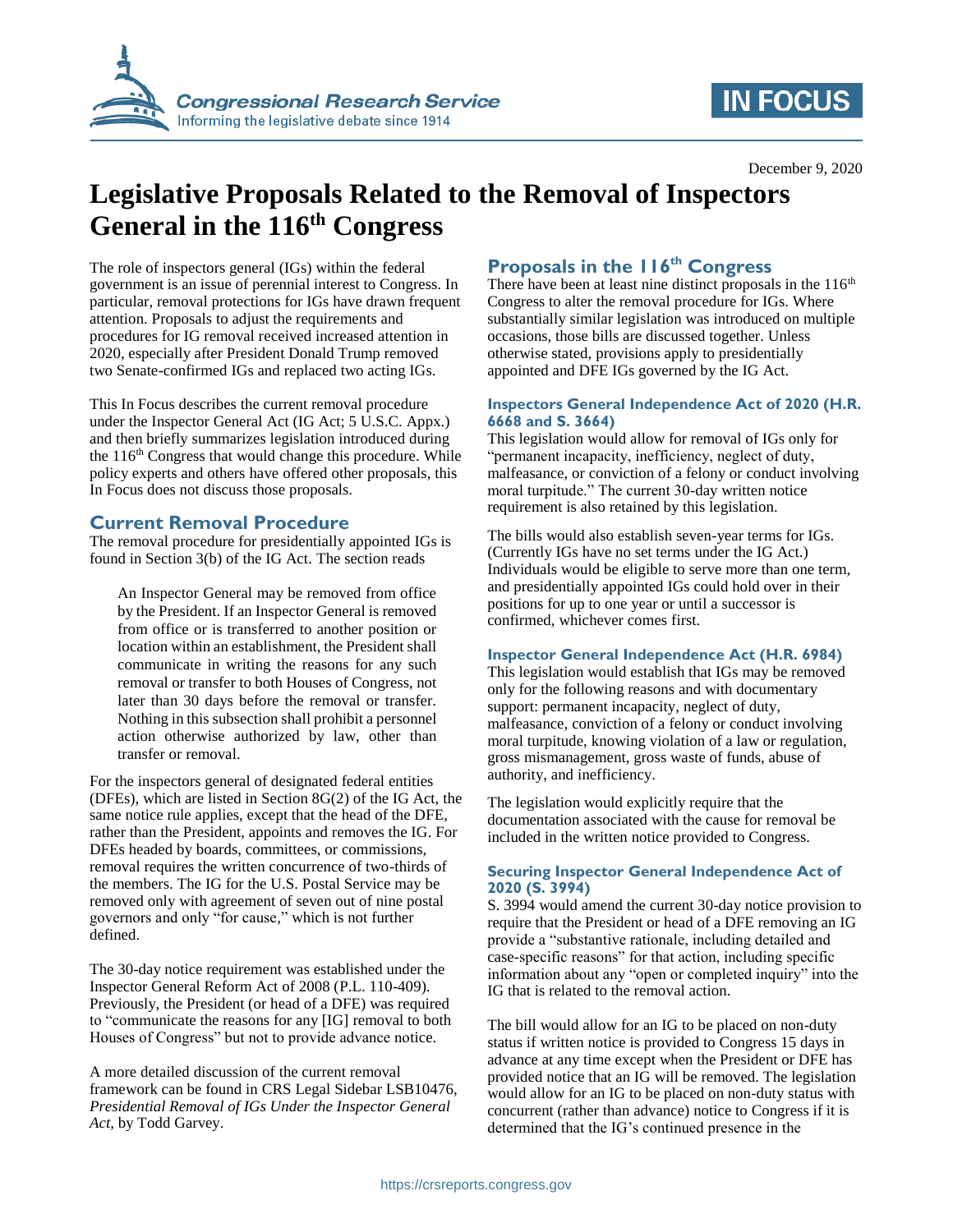workplace would pose a threat as laid out in Title 5, Section 6329b(b)(2)(A), of the *United States Code*.

Additionally, S. 3994 would provide that, when an IG position becomes vacant, either a specified first assistant or an individual designated by the President who has served in an IG office for at least 90 of the previous 365 days may serve as the acting IG.

#### **Coronavirus Oversight and Recovery and Ethics (CORE) Act of 2020 (H.R. 7076 and S. 3855)**

The CORE Act includes a number of provisions related to IGs. First, it would allow for removal of IGs only for the following causes: "permanent incapacity, neglect of duty, malfeasance, conviction of a felony or conduct involving moral turpitude, knowing violation of a law, gross mismanagement, gross waste of funds, or abuse of authority." Second, it would require the Council of Inspectors General on Integrity and Efficiency (CIGIE) to investigate and report on the removal of an IG.

Third, the CORE Act would provide that if there is a vacancy in an IG position, if possible, the first assistant shall serve as acting IG. If there is no first assistant, the President may select from among certain employees already serving in an IG office to serve as acting IG. Fourth, if an IG is removed, then that IG, any member of the staff of that IG office, or "[a]ny individual harmed by an action of the establishment following the removal of the Inspector General and before the position is filled by an individual appointed by the President, with the advice and consent of the Senate," shall have a cause of action to challenge the IG's removal in district court.

Fifth, the bill would provide for the appointment of a temporary IG by a panel of three IGs named by the CIGIE chair. This would occur if a presidentially appointed IG position remains vacant for 210 days or more. A temporary IG may serve until a permanent IG is confirmed by the Senate, and the President can remove the temporary IG with 30-day written notice to Congress.

Sixth, the bill would require 30-day written notice to Congress before the placement of an IG on non-duty status.

Finally, like the Inspectors General Independence Act of 2020 (H.R. 6668 and S. 3664), the CORE Act would establish seven-year terms for IGs and allow individuals to serve additional terms.

In addition to presidentially appointed and DFE IGs covered by the IG Act, the CORE Act would apply to the IGs for the Intelligence Community, Central Intelligence Agency, Government Accountability Office, U.S. Capitol Police, Architect of the Capitol, Library of Congress, Government Publishing Office, and the special inspectors general for the Troubled Asset Relief Program and for Afghanistan Reconstruction.

#### **Restoring the Public Trust Act (H.R. 706) and the Inspector General Protection Act (H.R. 1847)**

Title III of H.R. 706 and H.R. 1847 include provisions that would require the President or the head of a DFE to provide written notice 30 days before placing an IG on non-duty status. In addition, the bills would require the President, if

he or she fails to name a nominee for an IG position by the  $210<sup>th</sup>$  day after that position becomes vacant, to provide a written explanation to Congress providing the reasons a nomination has not been made and a target date for that action.

#### **Heroes Act (H.R. 6800, H.R. 8406, S. 4800)**

While the different iterations of the Heroes Act (including H.R. 6800, which was passed by the House on May 15, 2020) are largely focused on the federal government's response to the COVID-19 pandemic, each version also includes language related to IG independence. Title I of the Division titled "Accountability of Government Operations" includes the expanded notice requirements also found in the Restoring the Public Trust Act (H.R. 706) and a variation of the "for cause" removal provisions of the Inspector General Independence Act (H.R. 6984). This language includes the same grounds for removal but does not explicitly require that the notice to Congress include documentation related to the grounds for removal.

#### **Accountability for Acting Officials Act (H.R. 6689)**

This legislation would, among other things, require that, if a presidentially appointed IG position becomes vacant, the first assistant in that office will serve as the acting IG. If the office has no first assistant then the President may appoint an acting IG but only among officials serving in any IG office who "occupy a position at the Senior Executive Service level or higher."

#### **William M. (Mac) Thornberry National Defense Authorization Act for FY2021 (H.R. 6395)**

The House version of the FY2021 National Defense Authorization Act included a section similar to H.R. 6689 that limits those officials who can serve as an acting IG for a presidentially appointed position to an identified first assistant or to qualifying individuals already serving in an IG office.

#### **Protecting Out Democracy Act (H.R. 8363 and S. 4880)**

This legislation includes the expanded notice requirements also found in the Restoring the Public Trust Act (H.R. 706) and the "for cause" removal provisions of the Inspector General Independence Act (H.R. 6984). In addition, it includes provisions similar to those in the Accountability for Acting Officials Act (H.R. 6689) defining which officials may serve as acting IGs. Finally, the bill would extend "for cause" removal and notice requirements to the IGs in the intelligence community.

#### **Demanding Unconditional Accountability under the Law for Inspectors General (DUAL IG) Act (H.R. 8047)**

The DUAL IG Act would require that, in the event that a presidentially appointed IG position is vacant, the acting IG performing the duties of the IG "may not perform the functions and duties of any other position with the Government."

**Ben Wilhelm**, Analyst in Government Organization and Management